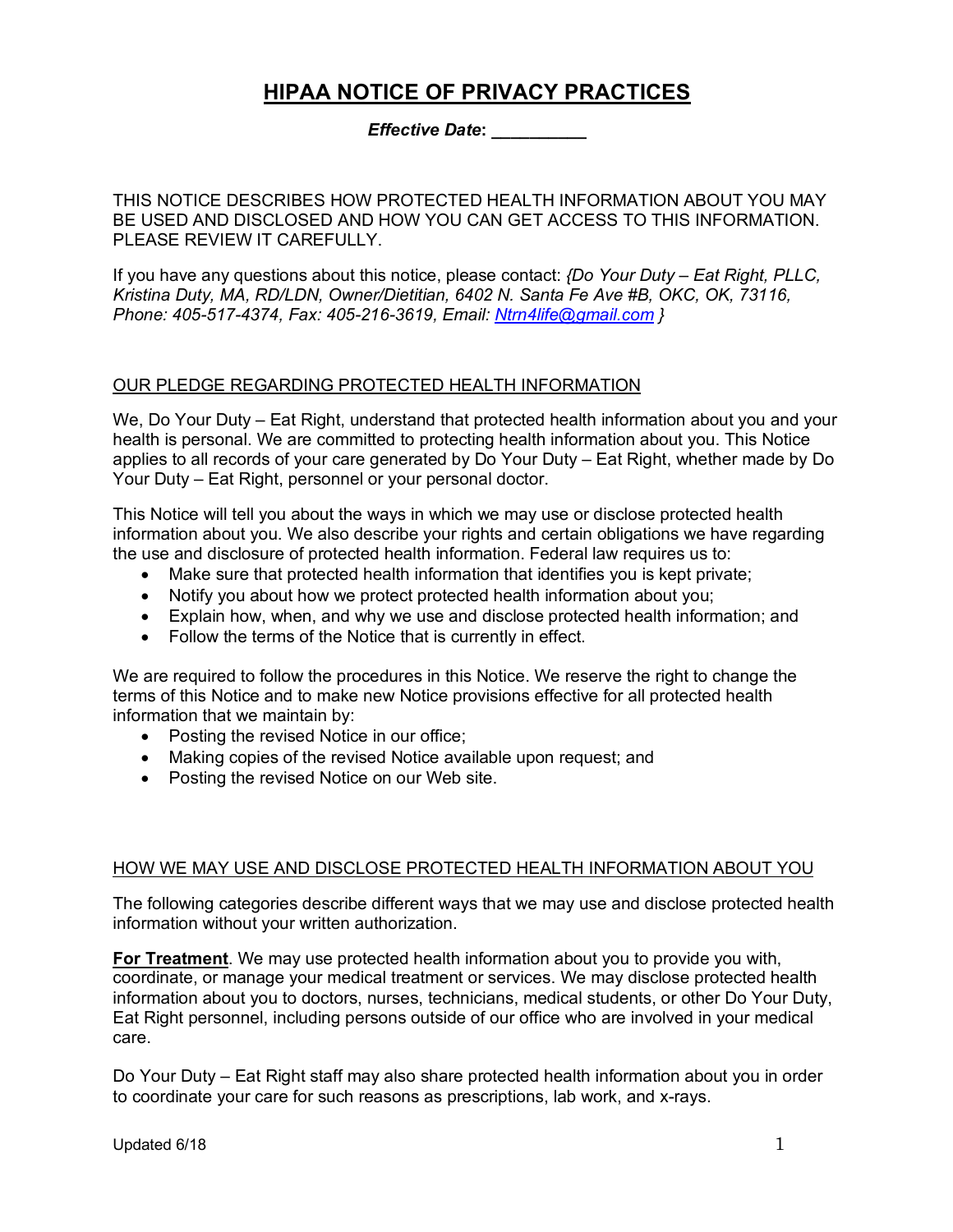We may use and disclose protected health information to contact you as a reminder that you have an appointment for treatment or medical care at Do Your Duty – Eat Right. We may use and disclose protected health information to tell you about or recommend possible treatment options, treatment alternatives, or health-related benefits or services that may be of interest to you.

**For Payment for Services**. We may use and disclose protected health information about you so that the treatment and services you receive at Do Your Duty – Eat Right, may be billed to and payment may be collected from you, an insurance company, or a third party. For example, we may need to give your health plan information about nutrition services you received at Do Your Duty, Eat Right so your health plan will pay us or reimburse you for the service. We may also tell your health plan about the nutrition services you are going to receive to obtain prior approval or to determine whether your plan will cover the treatment.

**For Health Care Operations**. We may use and disclose protected health information about you for *Do Your Duty, Eat Right* health care operations, such as our quality assessment and improvement activities, case management, coordination of care, business planning, customer service, and other activities. These uses and disclosures are necessary to run the facility, reduce health care costs, and make sure that all of our patients receive quality care.

For example, we may use protected health information to review our treatment and services or to evaluate the performance of the dietitian who is providing your services. We may also combine protected health information about many Do Your Duty, Eat Right patients to decide what additional services Do Your Duty, Eat Right should offer, what services are not needed, and whether certain treatments are effective. We may also disclose information to doctors, nurses, technicians, medical students, and other Do Your Duty, Eat Right personnel for review and learning purposes.

Subject to applicable state law, the law allows or requires us to use or disclose your health information without your authorization in some limited situations for purposes beyond treatment, payment, and operations.

**As Required by Law**. We will disclose protected health information about you when required to do so by federal, state, or local law.

**Research**. We may disclose your protected health information to researchers when their research has been approved by an institutional review board or privacy board that has reviewed the research proposal and established protocols to ensure the privacy of your information. We may permit researchers to review records to help identify patients who may be included in their research projects or for similar purposes as long as the researchers do not remove or take a copy of any health information.

**To Avert a Serious Threat to Health or Safety**.. We may use and disclose protected health information when necessary to prevent a serious threat to your health and safety or the health and safety of the public or another person.

We may also disclose protected health information about you to a government authority if we reasonably believe that you are a victim of abuse, neglect, or domestic violence. We will only disclose this type of information to the extent required by law, and we will only disclose it if (a) you agree to the disclosure, or (b) the disclosure is allowed by law and we believe it is necessary to prevent or lessen a serious and imminent threat to you or another person.

**Judicial and Administrative Proceedings**. We may disclose your protected health information in response to a court or administrative order. We may also disclose your protected health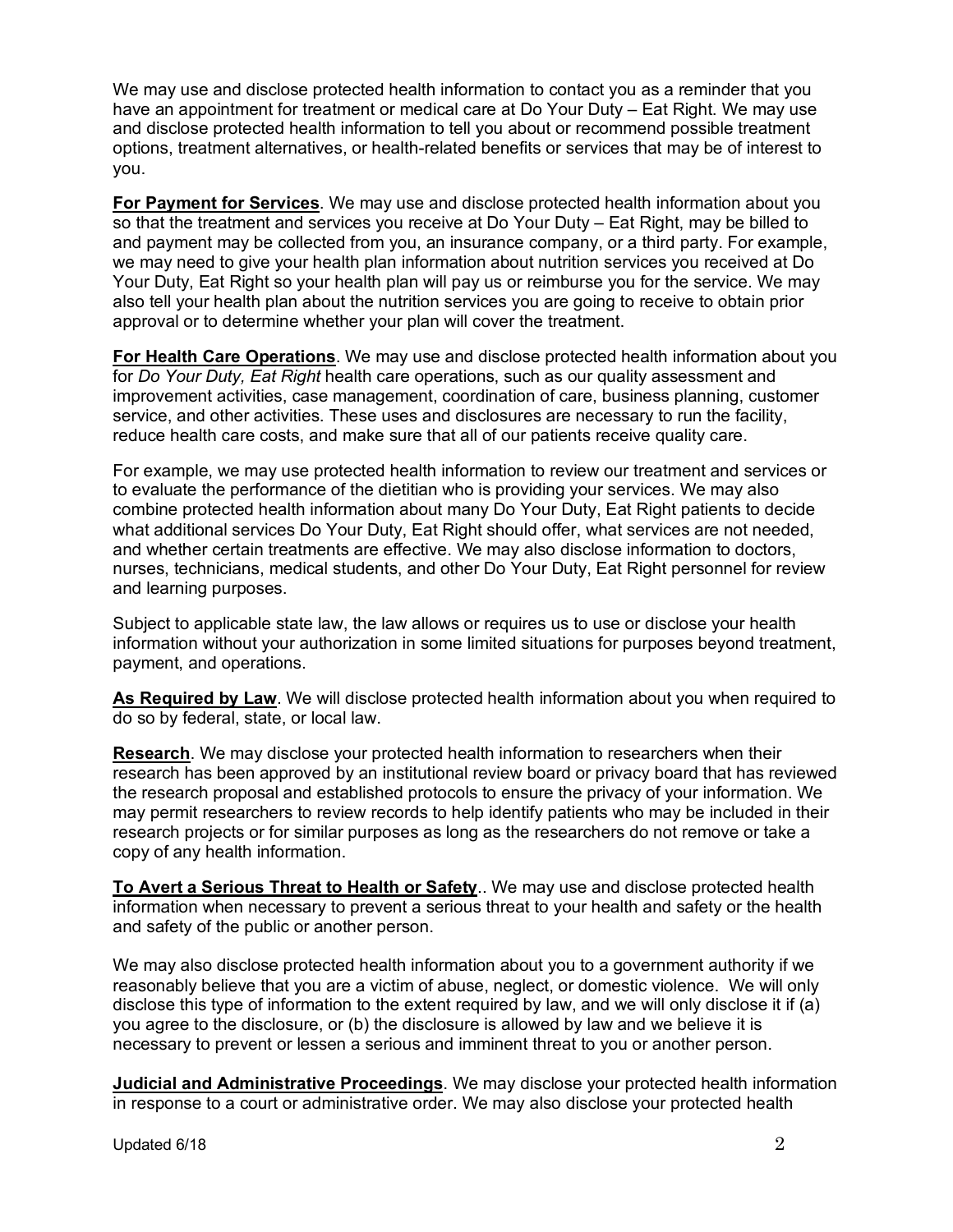information in response to a subpoena, discovery request, or other lawful process by someone else involved in the dispute, but only if efforts have been made, either by us or the requesting party, to tell you about the request or to obtain an order protecting the information requested.

**Business Associates**. We may disclose information to business associates who perform services on our behalf (such as billing companies). However, we require that these associates appropriately safeguard your information. Our business associates are obligated to protect the privacy of your information and are not allowed to use or disclose any information other than as specified in our contract.

**Public Health**. As required by law, we may disclose your protected health information to public health or legal authorities charged with preventing or controlling disease, injury, or disability.

**Health Oversight Activities**. We may disclose protected health information to a health oversight agency for activities authorized by law. These activities include audits, investigations, and inspections, as necessary for licensure and for the government to monitor the health care system, government programs, and compliance with civil rights laws.

**Law Enforcement**. We may release protected health information as required by law, or in response to an order or warrant of a court, a subpoena, or an administrative request. We may also disclose protected health information in response to a request related to identification or location of an individual, a victim of crime, a decedent, or a crime on the premises.

**Organ and Tissue Donation**. If you are an organ donor, we may release protected health information to an organ donation bank or to organizations that handle organ procurement or organ, eye, or tissue transplantation, as necessary to facilitate organ or tissue donation and transplantation.

**Special Government Functions**. If you are a member of the armed forces, we may release protected health information about you if it relates to military and veterans activities. We may also release your protected health information for national security and intelligence purposes, protective services for the President, and medical suitability or determinations made by the Department of State.

**Coroners, Medical Examiners, and Funeral Directors**. We may release protected health information to a coroner or medical examiner. This release may be necessary, for example, to identify a deceased person or determine the cause of death. We may also disclose protected health information to funeral directors, consistent with applicable laws, to enable them to carry out their duties.

**Correctional Institutions and Other Law Enforcement Custodial Situations**. If you are an inmate of a correctional institution or under the custody of a law enforcement official, we may release protected health information about you to the correctional institution or law enforcement official as necessary for your or another person's health and safety.

**Worker's Compensation**. We may disclose protected health information as necessary to comply with laws relating to worker's compensation or other similar programs established by law.

**Food and Drug Administration (FDA)**. We may disclose to the FDA, or persons under the jurisdiction of the FDA, protected health information relative to adverse events with respect to drugs, foods, supplements, products, and product defects, or postmarketing surveillance information to enable product recalls, repairs, or replacement.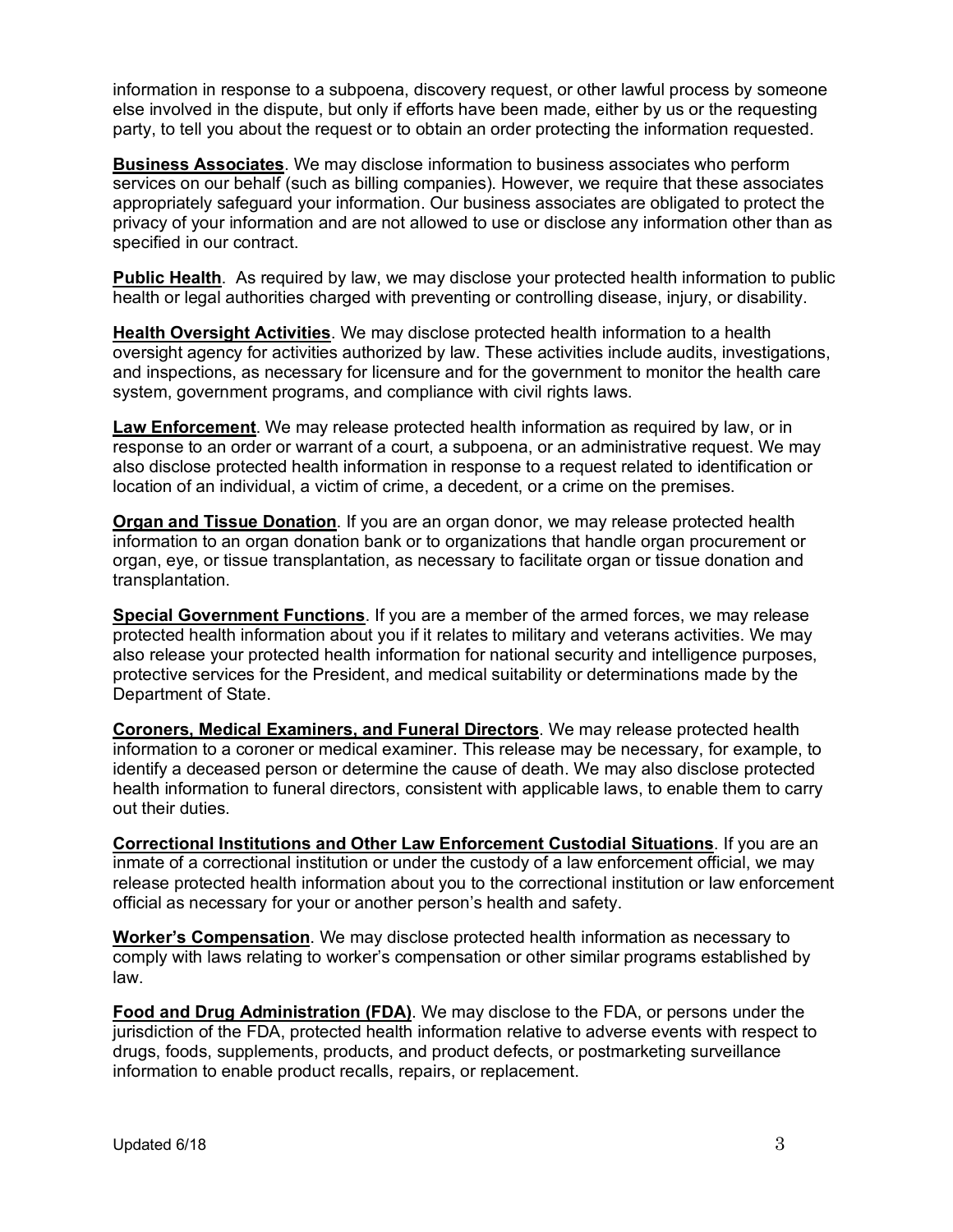**Fundraising**. We may also contact you as part of fundraising efforts. You have the right to opt out of receiving such communications.

### YOU CAN OBJECT TO CERTAIN USES AND DISCLOSURES

Unless you object, or request that only a limited amount or type of information be shared, we may use or disclose protected health information about you in the following circumstances:

- We may share with a family member, relative, friend or other person identified by you protected health information that is directly relevant to that person's involvement in your care or payment for your care. We may also share information to notify these individuals of your location, general condition, or death.
- We may share protected health information with a public or private agency (such as the American Red Cross) for disaster relief purposes. Even if you object, we may still share this information if necessary under emergency circumstances.

If you would like to object to use and disclosure of protected health information in these circumstances, please call or write to the contact person listed on page 1 of this Notice.

YOUR RIGHTS REGARDING PROTECTED HEALTH INFORMATION ABOUT YOU You have the following rights regarding protected health information that we maintain about you:

**Right to Inspect and Copy**. You have the right to inspect and copy protected health information that may be used to make decisions about your care or payment for your care. If we maintain your protected health information electronically, you can request that we provide access in an electronic form and format that is readily producible, or in a form and format agreed to by us.

To inspect and copy protected health information that may be used to make decisions about you, you must submit your request in writing *to Do Your Duty, Eat Right*. If you request a copy of the information, we may charge a fee for the costs of copying, mailing, or supplies associated with your request. We may not charge you a fee if you need the information for a claim for benefits under the Social Security Act or any other state or federal needs-based benefit program. We will respond to your request no later than 30 days after we receive it. There are certain situations in which we are not required to comply with your request. In these circumstances, we will respond to you in writing, stating why we will not grant your request and describe any rights you may have to request a review of our denial.

**Right to Amend**. If you feel that protected health information we have about you is incorrect or incomplete, you may ask us to amend or supplement the information.

To request an amendment, your request must be made in writing and submitted *to Do Your Duty- Eat Right, PLLC*. In addition, you must provide a reason that supports your request. We will act on your request for an amendment no later than 60 days after we receive it.

We may deny your request for an amendment if it is not in writing or does not include a reason to support the request. In these circumstances, we will provide a written denial stating why we will not grant your request. In addition, we may deny your request if you ask us to amend information that:

- Was not created by us, unless the person or entity that created the information is no longer available to make the amendment;
- Is not part of the protected health information kept by *Do Your Duty- Eat Right;*
- Is not part of the information that you would be permitted to inspect and copy; or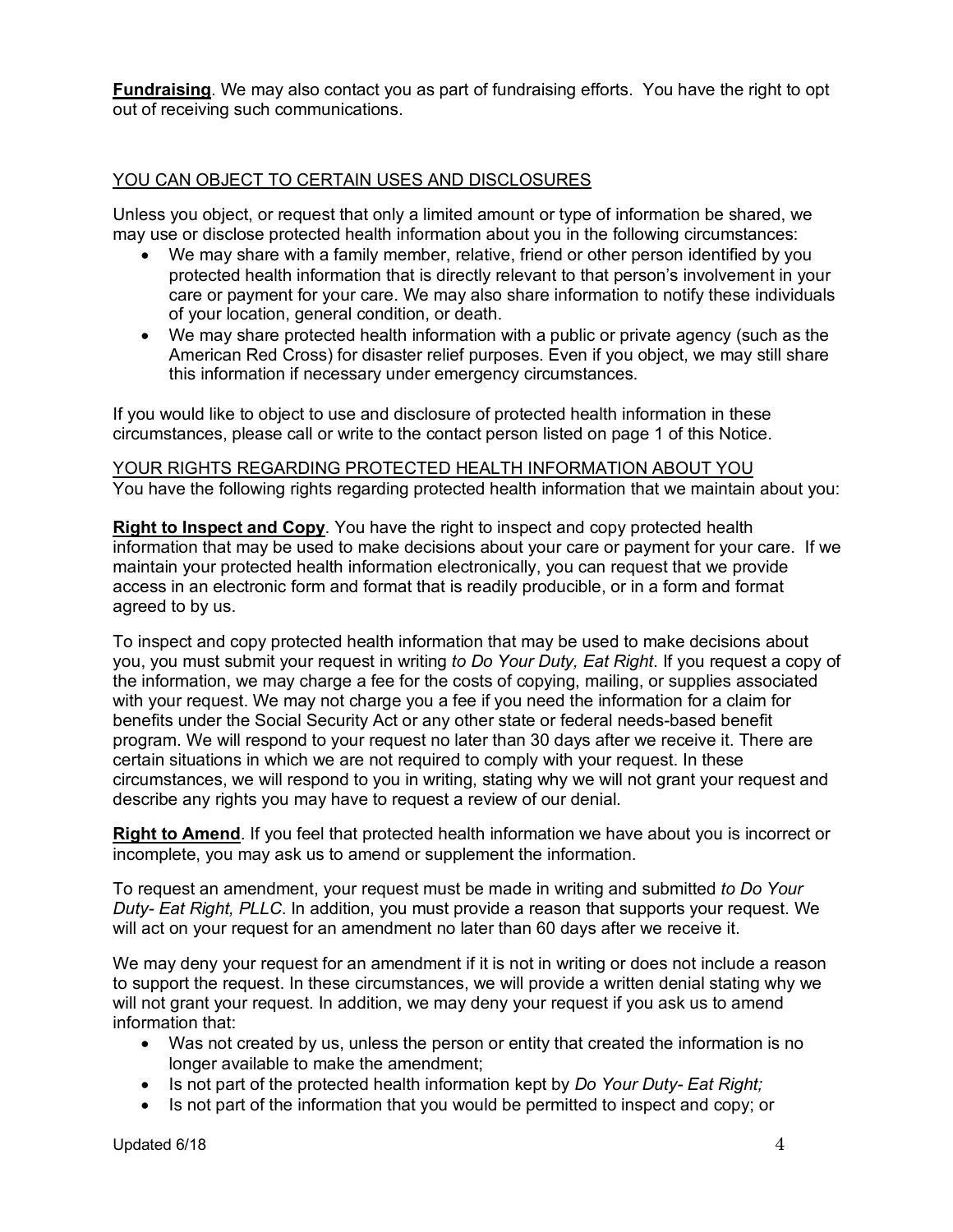• We believe is accurate and complete.

**Right to an Accounting of Disclosures**. You have the right to request an "accounting of disclosures." This is a list of the disclosures we made of protected health information about you.

To request this list of disclosures, you must submit your request in writing to *Do Your Duty – Eat Right*. You may ask for disclosures made within the six years before your request. The first list you request within a 12-month period will be free. For additional lists in that 12-month period, we may charge you for the costs of providing the list. We are required to provide a list of all disclosures except the following:

- Disclosures made for your treatment;
- Those used for billing and collection of payment for your treatment;
- Those related to health care operations;
- Those made to you or requested by you, or those that you authorized;
- Those that occurred as a byproduct of permitted use and disclosures;
- Those used for national security or intelligence purposes, or provided to correctional institutions or law enforcement regarding inmates;
- Those that were a part of a limited data set of information that does not contain information identifying you.

**Right to Request Restrictions**. You have the right to request a restriction or limitation on the protected health information we use or disclose about you for treatment, payment, or health care operations, or to persons involved in your care.

We are not required to agree to your request. If we do agree, we will comply with your request unless the information is needed to provide you emergency treatment, the disclosure is to the Secretary of the Department of Health and Human Services, or the disclosure is required by law. .

To request restrictions, you must make your request in writing to *Do Your Duty – Eat Right*.

**Right to Request Confidential Communications**. You have the right to request that we communicate with you about medical matters in a certain way or at a certain location. For example, you can ask that we only contact you at work or by mail.

To request confidential communications, you must make your request in writing to *Do Your Duty – Eat Right*. We will accommodate all reasonable requests.

**Right to a Paper Copy of This Notice**. You have the right to a paper copy of this Notice at any time. To receive a paper copy, contact *Do Your Duty – Eat Right.*

**Right to Receive Notice of Breach**. You have a right to be notified upon a breach of any of your unsecured protected health information.

**Rights for Out-of-Pocket Payments**. If you paid out of pocket in full for a specific item or service, you have a right to ask that your protected health information with respect to that item or service not be disclosed to a health plan for purposes of payment or health care operations. We are required to agree to your request unless the disclosure is otherwise required by law.

#### TYPES OF USES AND DISCLOSURES REQUIRING AN AUTHORIZATION

Most uses and disclosures of psychotherapy notes require us to obtain an authorization from you. In addition, in most instances, we cannot use or disclose your protected health information